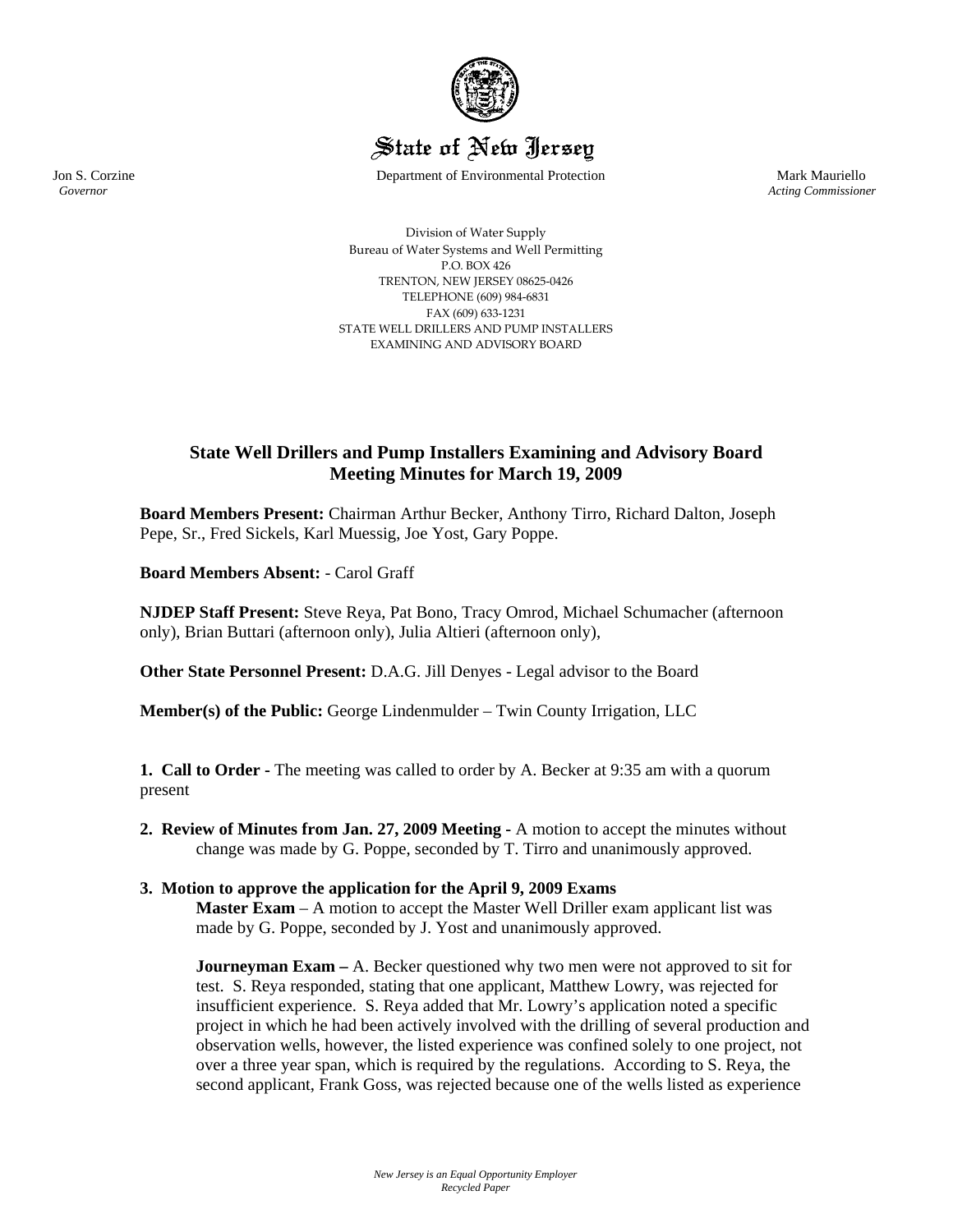was a "change of use" permit. A Master Well Drill who had re-permitted the well completed the reference questionnaire for this well but was not actually the driller who originally drilled the well. A motion to approve the list of applicants was mad by J. Yost, seconded by R. Dalton and approved unanimously.

**Journeyman B** – The Board reviewed two applications from J. Olinger Drilling LLC employees, Keith Russel and Darrell Caton, Jr. Both applicants previously worked for Dunn & Dunn Inc. prior to their employment with J. Olinger Drilling LLC. John Olinger, from John Olinger drilling submitted a letter with each applicant noting that both applicants had the required three years of drilling experience, but could not obtain the required documentation from their previous employer due to "unanswered telephone calls and lost paperwork." Mr. Olinger also stated that he was a licensed well driller for many years while employed by Dunn & Dunn Inc. and could vouch for the fact that the applicants were drillers' helpers during that time period.

The letter that accompanied Mr.Russell's application noted that he had been drilling water wells for approximately 6 years. Mr. Russell began his employment with John Olinger in May of 2006. He worked for Dunn & Dunn Inc. from September 11, 2003 to April 2006. The reference questionnaire completed by Mr. Olinger noted that he had supervised the applicant from September, 2003 to February, 2009. Additionally, S.Reya noted that he located a copy of Mr. Russell's apprenticeship application (which is no longer required) in the Bureau's files. His apprentice program application was completed by Allen F. Dunn, of Dunn & Dunn Inc. His official enrollment date was September 1, 2004. Mr. Russell had also satisfied the criteria of submitting permits and records for wells he helped drill. Therefore, it appeared that Mr. Russell's experience met the standards required in the regulations. A motion to accept Mr. Russell's application was made by J. Yost. The motion was seconded by K. Muessig and approved unanimously.

 The letter that accompanied Mr. Caton's application stated that he had been drilling water wells for approximately 3 ½ years. Mr. Caton began his employment with John Olinger in August 2008. Mr. Olinger had reportedly already left Dunn & Dunn, Inc. to start his own business prior to the period in which Mr. Caton had worked at Dunn & Dunn Inc. Additionally, three of the five wells listed on the reference questionnaire were drilled prior to August 2008, which was the date Mr. Olinger's supervision began, according to both the questionnaire and the "work experience" section of the application. Several Board members noted the fact that there was a lack of specific information with regard to the individual(s) contacted at Dunn & Dunn Inc. and the reason that documentation and signed/notarized reference questionnaires could not be obtained. The Board members discussed the fact that W-2 forms would also assist in verifying that the applicant had obtained the required experience. The application, as submitted will be rejected by the Bureau, as it is technically deficient with regard to the fact that the wells listed as experience were drilled prior to the supervised period. Board members suggested that the "rejection letter" should also provide the specifics the Board would like to review, should the applicant still be unable to obtain the required references prior to the next exam. Specifically, the names of former Dunn & Dunn Inc. employees who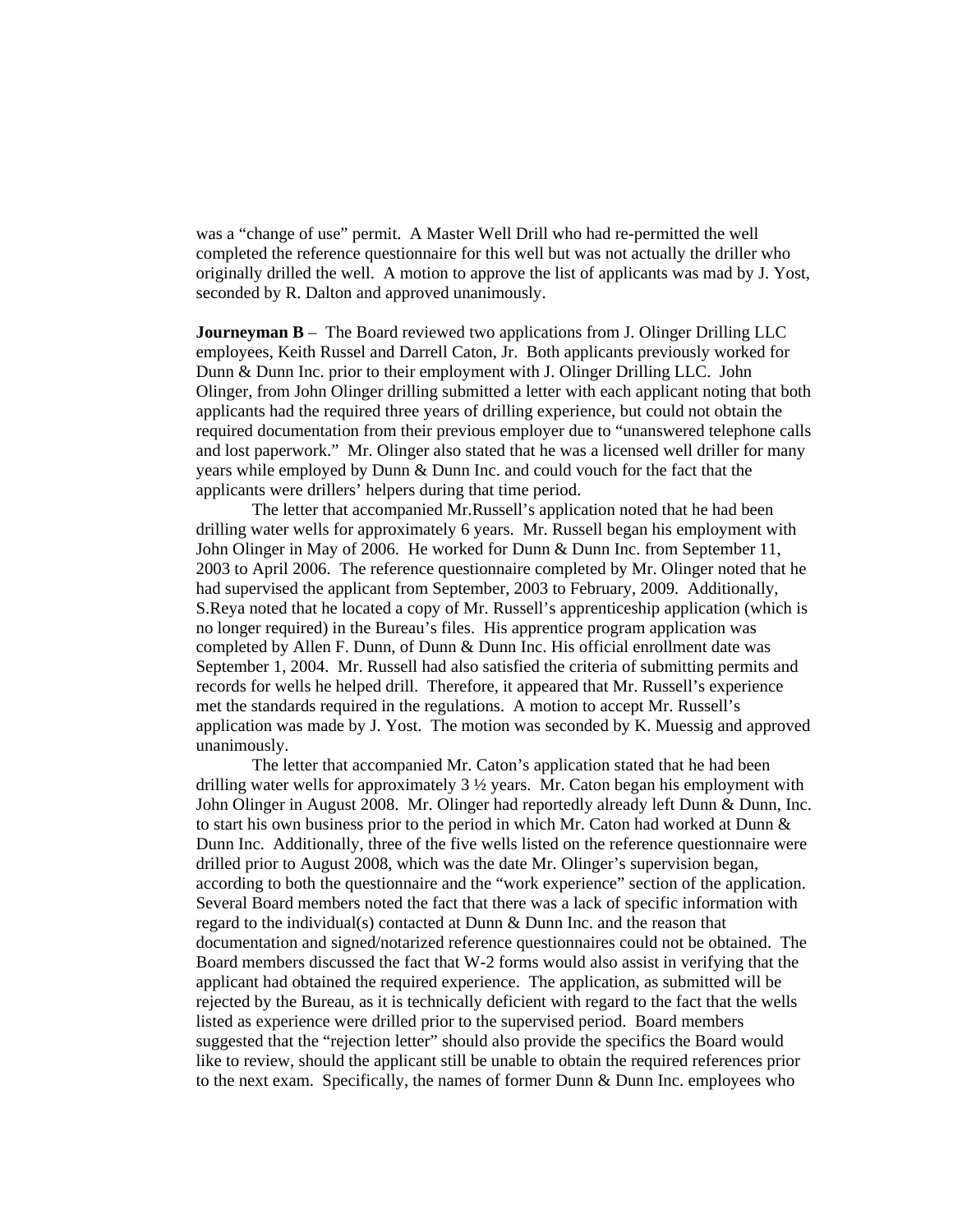supervised his work along with the problems encountered while contacting the references should be provided with the application. Documentation of employment history with Dunn & Dunn, such as W-2 income tax forms, would have to be furnished.

A motion to certify the applicant roster, with the two changes to the above applicants, was made by A. Tirro, seconded by G. Poppe and unanimously approved.

- **4. Additional licensing issues-** P. Bono discussed a letter that was submitted by Harry Sussman, from EarthTech Energy Solutions. Mr. Sussman requested that the Board reconsider the application of one of his employees, Scott Costa. Mr. Costa's application was rejected by the Bureau of Exams and Licensing, as it did not contain a copy of his high school diploma or GED. Mr. Sussman stated that "in light of the fact that Mr. Costa meets all Board requirements and appropriately consulted with and followed the direction of the Board administrative staff regarding this one issue, we respectfully request that the Board allow Mr. Costa to sit for the April  $9<sup>th</sup>$  licensing test." A. Becker stated that since the application was deficient at the time of the May first deadline, the Board and Department staff must reject the application.
- **5. Pump Installer Exam question challenge** George Lindenmulder, Twin County Irrigation, LLC, addressed the Board with regard to a March 9, 2009 letter he submitted in which he challenged the scoring of one question on his December 9, 2008 Pump Installer Exam. The question that he wanted the Board to review pertained to the installation of pump/well pits and pitless adapters. A motion to enter Executive Session was made by G. Poppe, seconded by A. Tirro and approved unanimously at 11:00 am.
- **6. Executive Session**  11:00 AM 11:18 AM
- **7. Pump Installer Exam question challenge** (continued) A. Becker thanked Mr. Lindenmulder for bringing the question to the attention of the Board members and stated that they recognized the confusion after reviewing his letter and supporting documentation. He also informed Mr. Lindenmulder that he would be awarded credit for his answer and would now receive a passing score on his Pump Installer Exam.
- **8. Request for Technical Advice-** John Shevlin, Bureau of Safe Drinking Water, brought up proposed amendments to the New Jersey Safe Drinking Water Act (Act). The proposed amendments would require non-community water systems to demonstrate safe and reliable yield. Mr. Shevlin noted that Subchapter 13 of the act refers to safe and reliable yield must be demonstrated, however there are no standards that must be met. He indicated that there is merely guidance information. Mr. Shevlin indicated that he had recently been working with Karl Muessig's staff at the New Jersey Geological Survey to establish a safe yield pump test for such systems. Mr. Shevlin also stated that pump tests are currently performed on new wells only, however they are looking into the possibility of requiring tests to existing systems, as additions or modifications to the system are made. The proposed pump test would have a "pre-built" path for those systems currently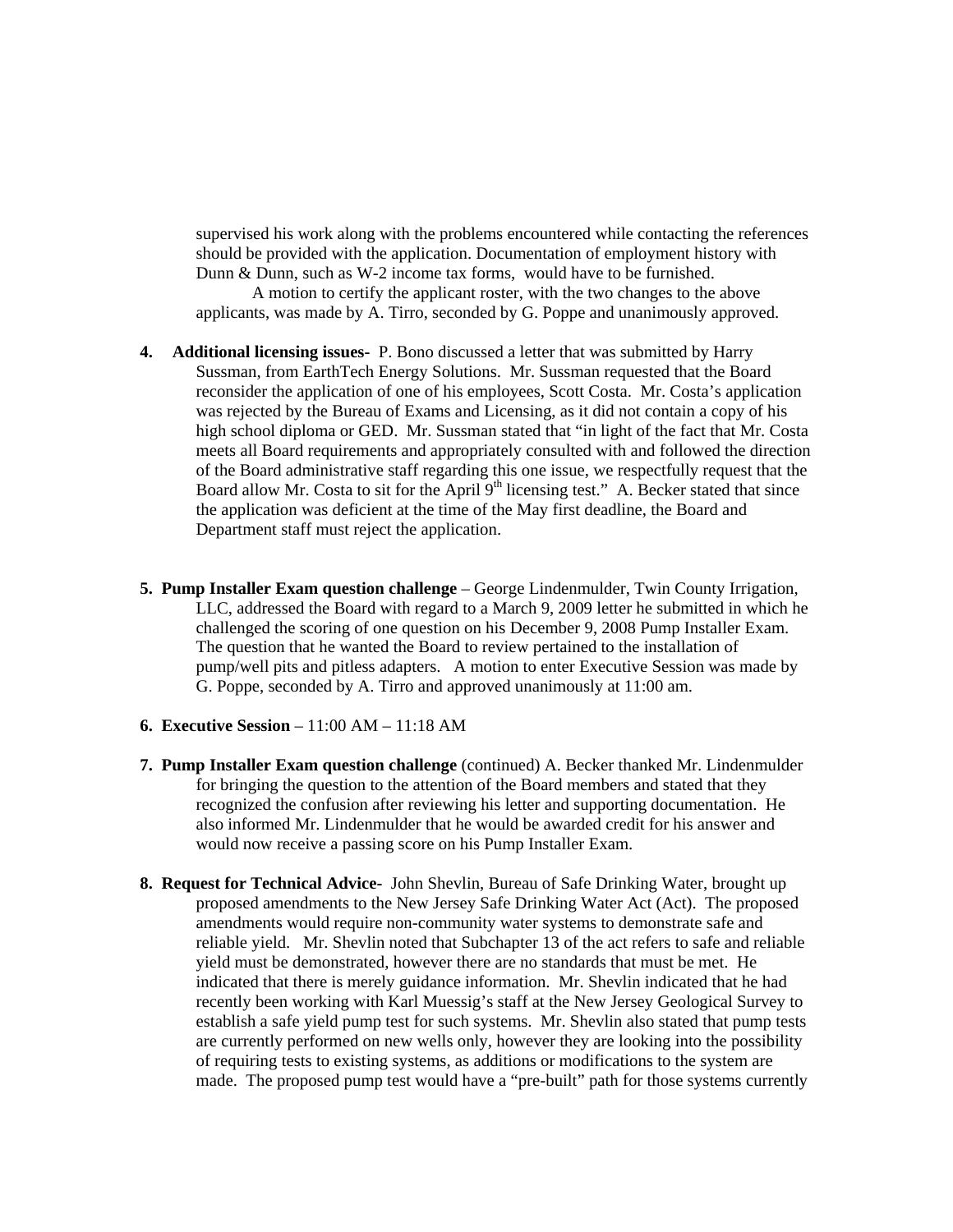in operation and an "as-built" path for new systems. Mr. Shevlin stated that the proposed pump test would be performed for five consecutive days, but would not be "around the clock." He added that the theory of such a test was to prevent repeatedly opening up the well, which could lead to potential contamination and inadequate well cap seal problems. F. Sickels noted that since the day was to be conducted over five days, the individuals performing the tests would have to ensure that all water is discharged far enough away from the well that the recharge does not influence the pump test data. Mr. Shevlin said that the typical entities that would fall into the amended pump test requirements would be hotels, day care facilities, hospitals, large restaurants and retail establishments. J. Yost questioned whether holding tank capacity was also factored in when determining the safe yield. He also asked whether a step down pump test could be performed and later followed up with a long term test to determine the actual production of the well. K. Muessig indicated that the staff had attempted to keep the test simple, as the systems are not large public supply water systems pumping large quantities of water. Mr. Shevlin also noted that typically such tests are especially important in Northern New Jersey where there is generally much less water available. Mr. Shevlin asked the Board members whether they saw any physical problems that would arise within the pumping systems if such testing were required. All Board members agreed that as long as the well was not over pumped beyond capacity, there would not be any problems with the pumping equipment. They all felt that such a test would not stress the equipment beyond their design.

- 9. **Licensing Topics Study Guide Material for Well Driller & Pump Installers-** S. Reya asked whether the Board members had any revisions or comments regarding the draft revisions to the study guide material for well drillers and pump installers. He added that he had not received any comments since the meeting. R. Dalton said that he believed the study guides for all exams should have a disclaimer stating that in the event of conflicting information within the recommended study material, the DEP regulations supercede all other references. He believed that some information in the ASTM standards, for example, is allowed in much of the country but prohibited by New Jersey regulations. The remainder of the Board members indicated that they would look at the draft study guide and submit comments and/or revisions to S. Reya to (or prior to) the May meeting.
- **10. Program Updates** P. Bono informed the Board that the Division of Compliance and Enforcement might soon be assuming the role of administering the testing for well drillers and pump installers. She had previously informed the Board that the Department planned to eliminate the Bureau of Exams and Licensing, which had previously handled this task, along with the administrative review and some data entry tasks associated with the applications. Additionally, she said that it is unclear how these changes would impact the program but said that it might actually limit the frequency of the exams (possibly even as few as one day per year), as the program would be administering the exams multiple programs within DEP. She added that she did not have any additional information and is currently awaiting further clarification. F. Sickels also said that they had explored options of contracting with a third party to administer the exams, however,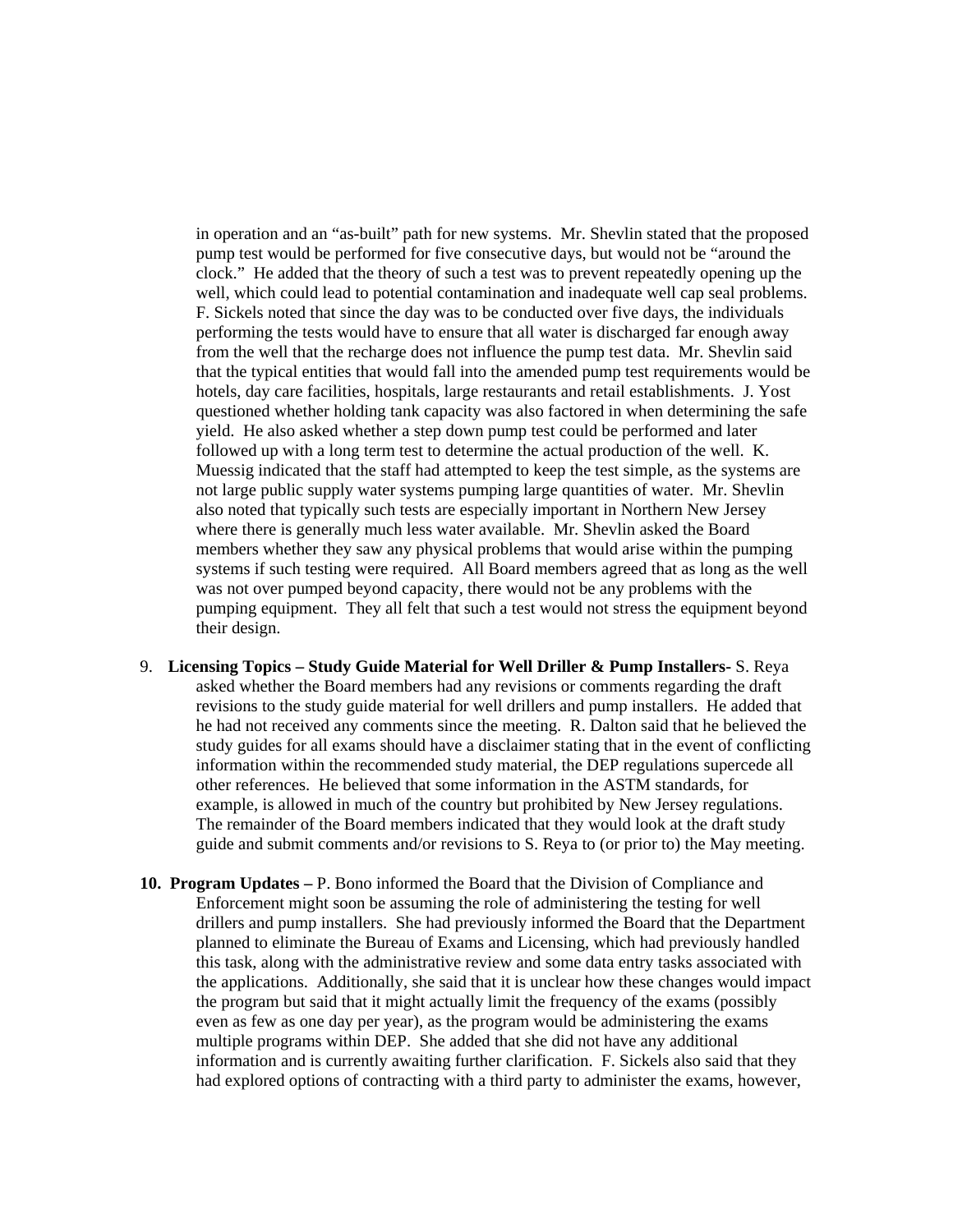the duties would likely have to be transferred to the Division of Compliance and Enforcement rather than an outside agency. S. Reya said that the test dates and location have been reserved for the remainder of 2009, however, nothing beyond the December 2009 exams has been set up. F. Sickels said that he would follow up with management within the Division of Compliance and Enforcement.

P. Bono discussed a conversation she had recently had with the Florida licensing official. The official informed her of how their continuing education program was structured. P. Bono said that the NJ regulations call for a continuing education program to be in effect by 2011, however, the program has limited resources to institute such a program at the current time. The Florida official informed P. Bono that Florida contracted with a third party to administer their continuing education program. In their program, the driller/pump installer pays a tracking fee to the outside company based on the number of continuing education units (CEU) points taken, which are then certified, entered in a database and posted on a website. The licensing (state) representative is then able to view the website for approval of the CEU requirements. P. Bono thought a similar system would likely work for New Jersey and that it might be possible to handle most of the new licensing aspects "in house" while outsourcing the continuing education portion. A. Becker noted that Maryland has program similar to Florida's.

#### 10. **Exam Revisions-**

S. Reya asked the Board for assistance to revise what he believed to be an incorrect question/answer on the Master Well Driller exam, in addition to revising the Pump Installer exam question from earlier in the day. A motion to enter Executive Session was made at 12:12 pm.

# **11. Executive Session (Part 2)-** 12:12 PM - 12:27 PM

# 12. **Hardin Geothermal Pipe Update**

S. Reya informed the Board members that he had received material specification data for Hardin's BiSec 3.2 geothermal pipe. He said that the information was submitted in response to the following email request he sent:

The Board members reviewed the material you submitted (which was attached to your October 7, 2008 email) and discussed the Hardin BiSec Geoexchange pipe at their November 18, 2008 meeting. The first attachment, HDPE properties, addresses the physical, mechanical, electrical, thermal, and optical properties of the material. It does not, however, indicate the Hydrostatic Design Basis (HDB) or pressure rating of the material, both of which were used by the Bureau when evaluating the use of the polyethylene pipe currently in use in New Jersey. The polyethylene pipe currently approved for use in New Jersey (through N.J.A.C. 7:9D-2.5(a)4) is required to be 160 psi with a 1600psi HDB at 73.4 degrees F (per ASTM D-2837). Based upon your submittal, there is no standard test (ASTM or other) that has been performed that can verify the pressure rating of the pipe. Additionally, the "MatWeb Material Property Data" sheet you supplied does not specify a specific material designation. The sheet is an overview of injection molded HDPE and doesn't apply to any particular rating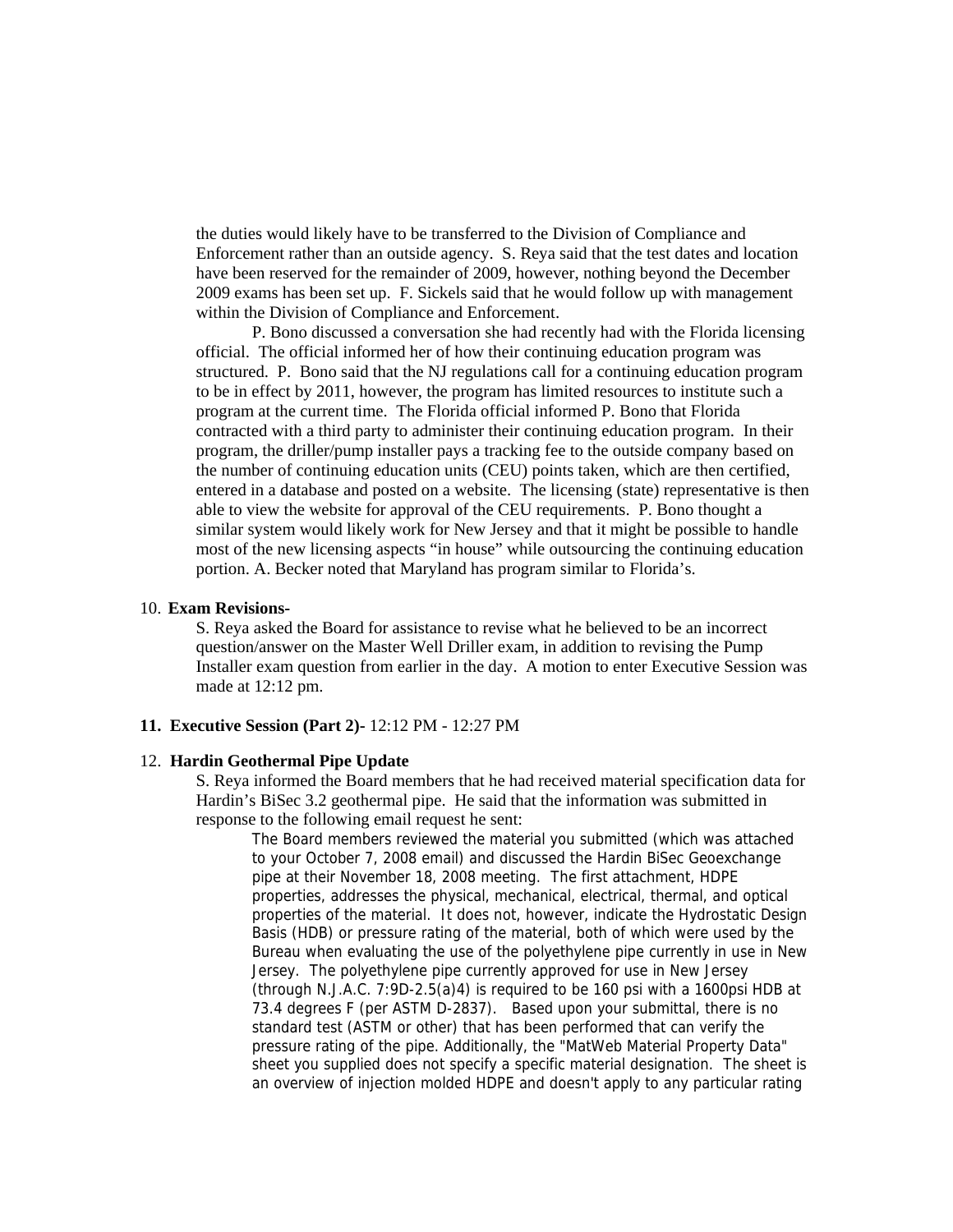of pipe. Therefore, the actual specifications of the proposed HDPE pipe are unclear. Even if the Board/Bureau were to ultimately approve such a request, we would need specific criteria by which we could refer to a particular specification of HDPE. Please provide additional information regarding the pipe pressure ratings, if available, at your earliest convenience.

The information provided by Mr. Streep, on behalf of Hardin Geotechnologies (Hardin), indicated that the material did appear to exceed the criteria established in N.J.A.C. 7:9D, according to S. Reya. R. Dalton, however, pointed out the fact that the submitted tables appeared to have been compiled by Hardin. He believed that the Board should require verification via an independent lab, just as the Board requires independent lab permeability testing when evaluating new grout mixtures. The consensus of the Board members was that independent verification of the data is required. S. Reya will contact Hardin representatives and have them provide the source of the data, which illustrates that the specified criteria was verified through the appropriate ASTM standard by an independent, certified lab.

Additionally, the Board discussed the grouting operation with regard to the non-standard grout method in which grout ports are utilized, rather that a tremie pipe being installed with the loop and then grouting the open annulus. S. Reya explained that Hardin had submitted a proposal to install such systems in which they would drill an oversize borehole (larger than they typically would with the Hardin Pipe). They would then grout the hole via the standard pressure grouting method with a tremie pipe. This method was proposed since they did not feel that the T-111 grout mix (cementitious thermally enhanced grout) could be pumped through the grout ports. Department representatives would also like to observe a test installation for one well in a consolidated formation and one well in an unconsolidated formation. A deviation request, including full details on the grouting procedure, borehole and casing dimensions, and the exact grout mixture that is being proposed, would have to be submitted with a drilling permit application. Finally, the deviation would have to acknowledge the fact that should the grout ports (in the case of the unconsolidated well) fail to adequately transmit grout into the annulus, the driller would overdrill the well and abandon the borehole. Alternatively, if they were able to pull the well, the borehole could be reamed out to a larger diameter and tremie grouted via the standard method of installing the tremie on the outside of the casing.

S. Reya and F. Sickels also discussed whether deviations would be required for both the consolidated and unconsolidated wells. S. Reya also suggested adding a separate well use to the database used by the Bureau of Water Systems and Well Permitting (Bureau). He felt that it would be helpful to be able to run a search in the system to determine where the systems were being installed and would allow the Bureau to better track any potential problems, since there are currently no known installations in the state. S. Reya stated that if deviations were not submitted, the closed loop geothermal permit